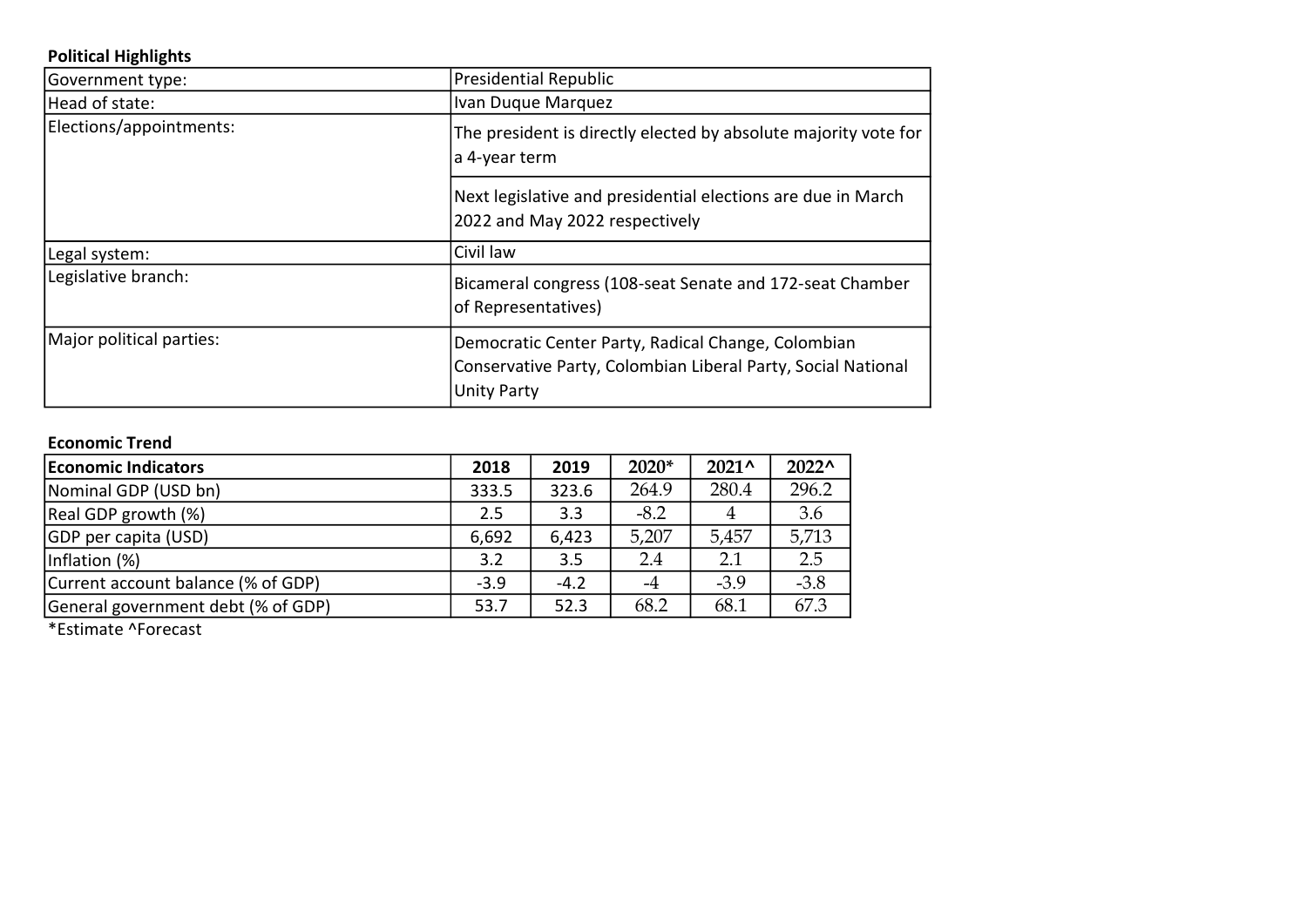## Hong Kong Total Exports to Colombia

Hong Kong Total Exports to Colombia